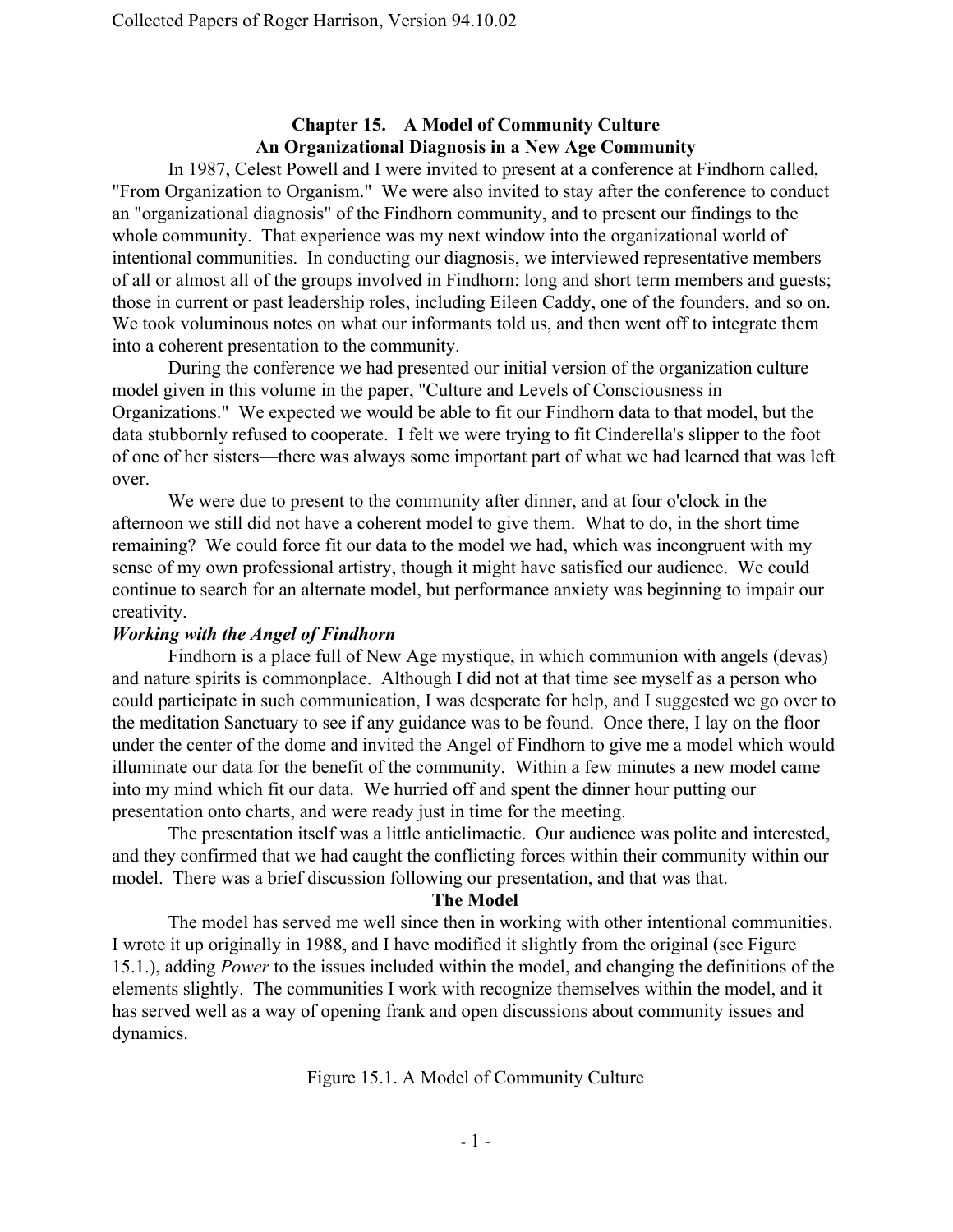

The four forces around the center of the diagram exist in any organization. Each tends to be *centrifugal*, in that they pull in different directions. They are thus divisive in their effect on the organization or group. I define each below.

*Alignment*: refers to the workings of *purpose* in the group. A group is aligned, when there is a strong sense of mission, common goals and values to which the members are committed. An aligned group asks a lot of its members, and the members respond by giving freely of their time and energy, because they believe in the work the group is doing. They work long hours, sacrifice personal and social needs, and identify so strongly with the group that it does not feel like a sacrifice. Aligned groups tend to be workaholic, high energy, and cooperative on the inside. They tend to be competitive on the outside, tolerant of disagreement about means, but intolerant of dissent about ends.

*Relationship*refers to the workings of *love* or *heart* in the group. A group is in relationship, when the members have strong feelings of caring and connection with one another, when being together is just as important or more important than the task or work they do. Attuned groups enjoy being together. They willingly spend time and energy making sure that people are included and comfortable. They like to find consensus. They work to heal hurt feelings and damaged relationships. They spend a lot of time together, whether working or playing, and they are always ready to celebrate. Relationship oriented groups tend to be caring, close and open with their feelings. They are more than ordinarily aware of their *connections,* internally and often with the wider environment as well. They may have difficulty surfacing conflict, and they are so committed to everyone feeling all right about decisions that they may have difficulty getting on with work.

*Individualism* refers to the workings of *self* or *ego* in the group. A group is individualistic when people focus primarily on their own growth and on meeting their own needs. Members of individualistic groups are devoted to personal development as a dominant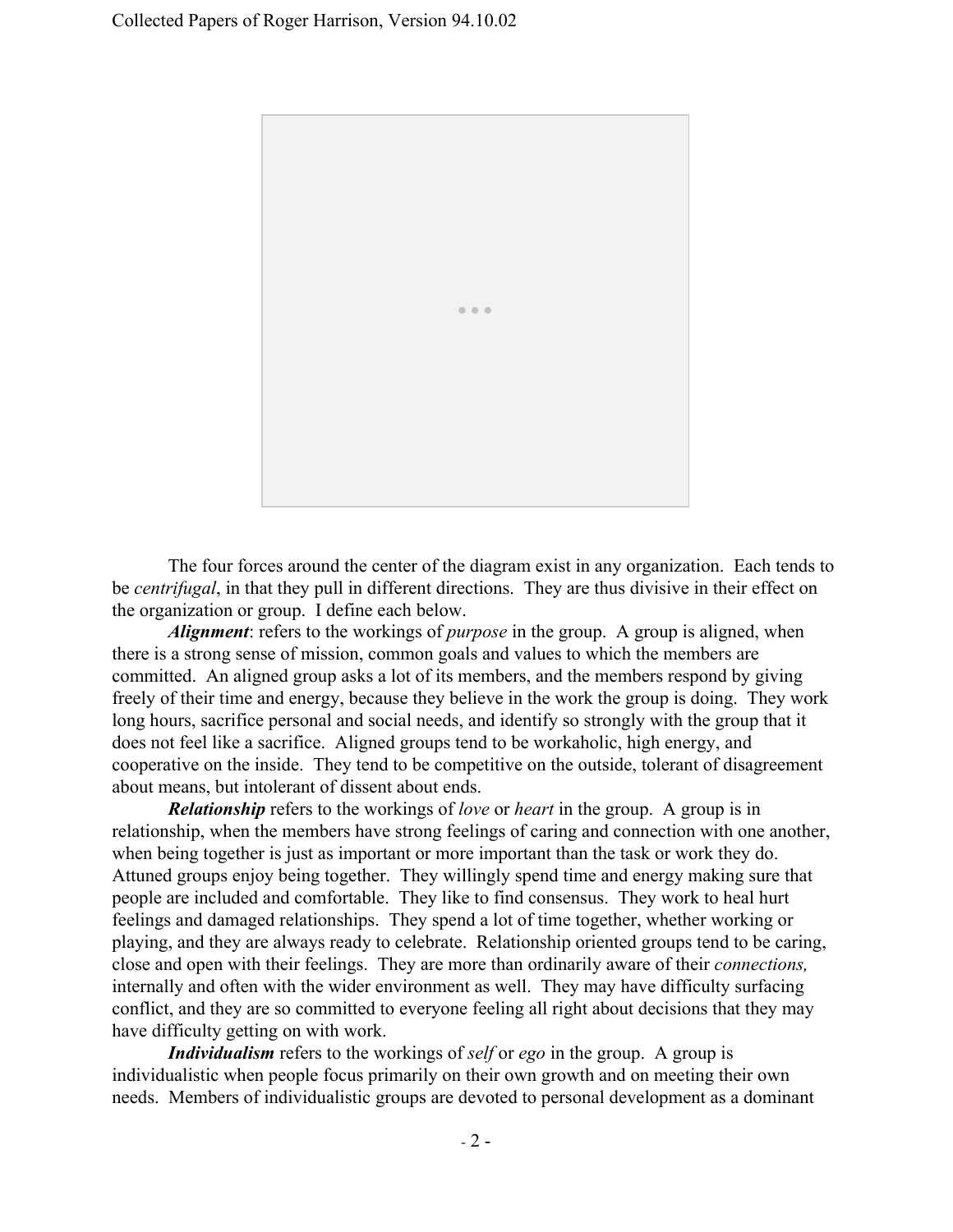value. Members will support one another in "doing their own thing," but they tend to compete for the resources the group has to offer: time, attention, love, influence. Individualistic groups tend to be exciting and creative, with a lot of energy, but their energy may go off in all directions, and there are frequent conflicts over goals. People get along well when everyone is learning and growing and working on their own development, but they find it hard to get dull, boring tasks done. Everyone wants to join in the party, but no one wants to do the dishes or take out the garbage afterwards.

**Power** refers to the distribution of *influence* and access to *resources* in the group. The power orientation in a community is often expressed in competition for status, and the right to make decisions for others about what to do, and how to do it. Hierarchy, role differention, and rules for making decisions are ways groups deal with the power needs of their members. They are also ways groups organize to get things done. Power may be exercised in the service of getting the work done, or it may be sought to meet personal needs. Disentangling these two issues is one of the knotty problems in the management of the community's life. Issues of power and individualism are often intertwined, as some seek to control others, and the others seek space and autonomy to "do their own thing."

### *How the Four Forces Create Community Culture*

These four forces are present in differing degrees in every group, and the balance among them creates much of the emotional climate or *culture* of the group. When a group is in a transition, the balance among these forces is disturbed, and people take sides around the values of each orientation. These conflicts are divisive, and many groups fall apart in trying to resolve them. Every community must find a balance among the forces, and find a way to hold itself together in the face of the tension. In business or government, the tension is managed by the application of power and structure: the control of monetary resources, and the power to make and enforce policies and procedures. In intentional communities, and in voluntary organizations, there has to be something more intangible which holds the whole together. Sometimes it is a common purpose, a passion for doing particular work in the world. Sometimes it is what I call *spirit*, the fifth force in the diagram.

**Spirit** is that sense of unity or oneness which is beyond individual purposes, emotional entanglements with one another, and even beyond the passion for doing good. In a community like Findhorn, spirit is experienced through meditating together, and through *attuning* to higher guidance. When people join together in asking to know what is for the highest good, and they open themselves to receiving that knowledge, they are invoking spirit. The guidance, when and if it comes, arrives as intuitive knowing, free from the influence of egoistic hopes and fears. Spirit, in a group which knows how to access it, can be a powerful unifying force against the opposing pull of the other four forces. I put it in the center of the diagram because, unlike the others, it is never divisive, but integrating and healing.

## *Using the Culture Model*

This model is a explanation for trials and difficulties, but it does not immediately offer a cure. As long as we are human, have differing needs and values, and are not constrained by power from pursuing our differing visions, we shall have to struggle for whatever measure of harmony and community of purpose we achieve. Models such as this one are useful because they tell us what are the likely limitations and constraints on growth and development in groups and organizations. This particular model is useful in emphasizing the centrality of *Spirit* and the practice of attunement as a unifying force that overcomes the divisiveness of all the others.